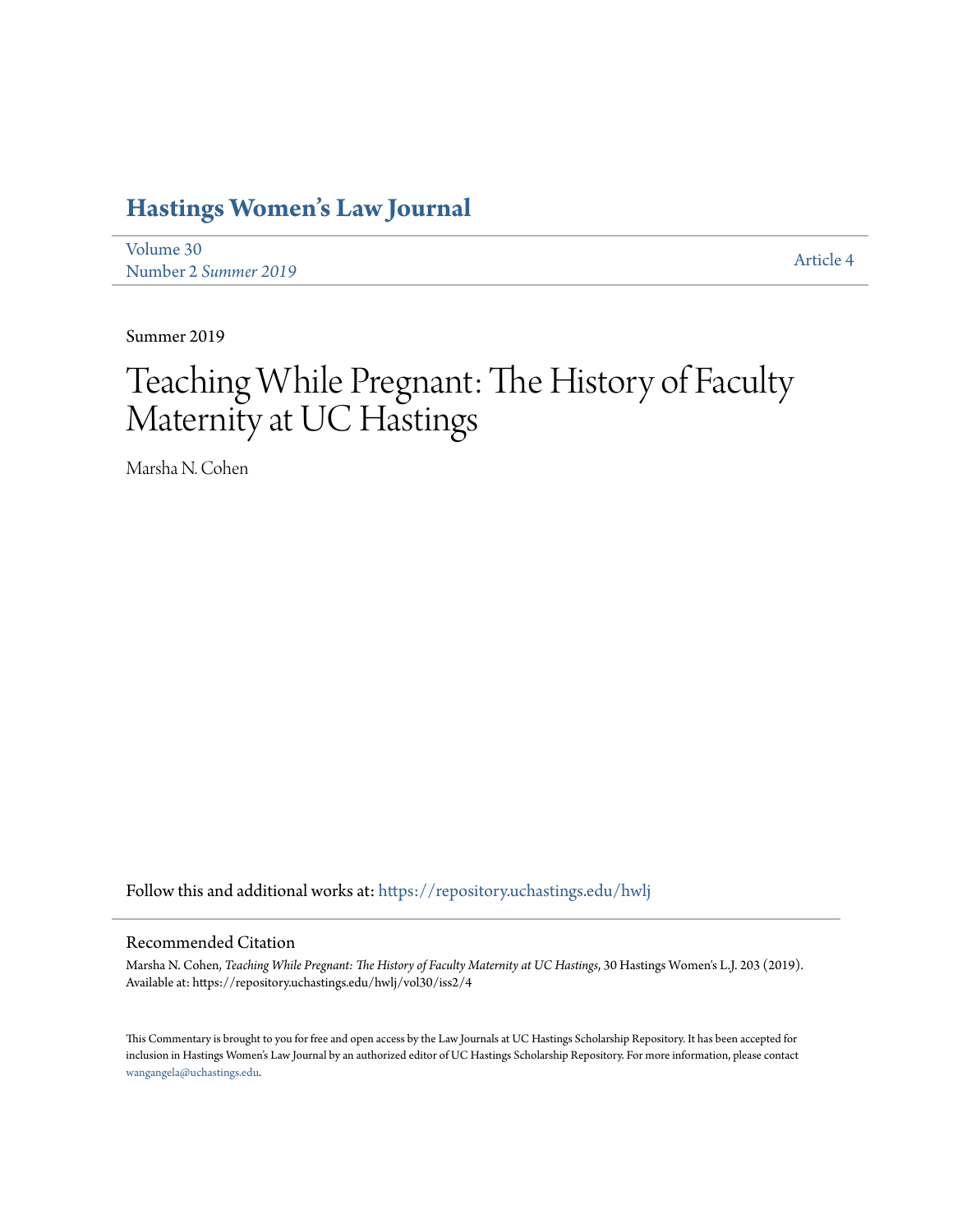## Teaching While Pregnant: The History of Faculty Maternity at UC Hastings

*Marsha N. Cohen*\*

A women's law journal wasn't anywhere on the horizon when I started teaching at Hastings in  $1976-77$ .<sup>1</sup> Women were, however, starting to apply to and attend law school in far greater numbers than even a few years earlier. The UC Hastings Class of 1971 had 17 women and 213 men (numbers similar to those I experienced at Harvard, where my first-year section had

 This was not, as some might think, a matter of gender discrimination. In fact, as I have just learned from my colleague and former Chancellor and Dean Mary Kay Kane, when she attended the Association of American Law Schools (AALS) convention in January 1974 during her first year of law teaching at SUNY-Buffalo, the dean of Stanford Law School told her that UC Hastings was looking for women professors. The Stanford dean urged Dean Anderson to contact her, which he did, and she met with Professor Niles and Dean Anderson that week and agreed that she would be a visitor at Hastings in 1975-76. Dean Anderson explained Hastings' desire for women professors but the concern about "untried" ones in light of the high level of experience of, and the age gap with, the 65 Club faculty. As planned, she returned to Buffalo after her visit for 1976-77 and joined the faculty permanently the next year.

 I too had heard the concern about hiring the inexperienced. When we first met, Professor Niles told me there was a rule that, in light of the 65 Club, only people with five years of teaching experience would be hired. With nothing to lose at that point, I asked how UC Hastings would ever be able to find women or minority faculty members, given the dearth of both in the profession at the time. Professor Niles responded it was Dean Anderson's rule, "and he's a lawyer." I later received a letter indicating the willingness to waive the rule in my case. My hiring, firing, and later rehiring thus was a matter of decanal annoyance at the faculty trying to exert typical faculty prerogative in hiring. That had apparently not been done in the era of predominantly 65 Club faculty members, who were all on one-year contracts and thus at the mercy of the dean. I was just collateral damage in a faculty/dean power struggle.

HASTINGS WOMEN'S LAW JOURNAL 203

Marsha N. Cohen is Hon. Raymond L. Sullivan Professor of Law, University of California, Hastings College of the Law.

 <sup>1.</sup> I was hired originally to start in the fall of 1975, half-time to see if I liked the work and they liked me, by Professor Russell Niles on behalf of a faculty appointments committee. After letters were exchanged in which, as requested, I noted the courses I felt I could and could not teach, I was instructed when I arrived in the summer (after moving from the east coast) to call the Dean to get my fall teaching assignment. Early in July I called Dean Marvin Anderson, introduced myself, and asked about my teaching assignment. He replied, tersely, "We have nothing for you to teach." End of conversation. A few months later I was hired to teach half-time for two quarters at UC Davis Law; that spring I was hired by Dean Anderson to start, half-time, at UC Hastings the next year. An interesting beginning.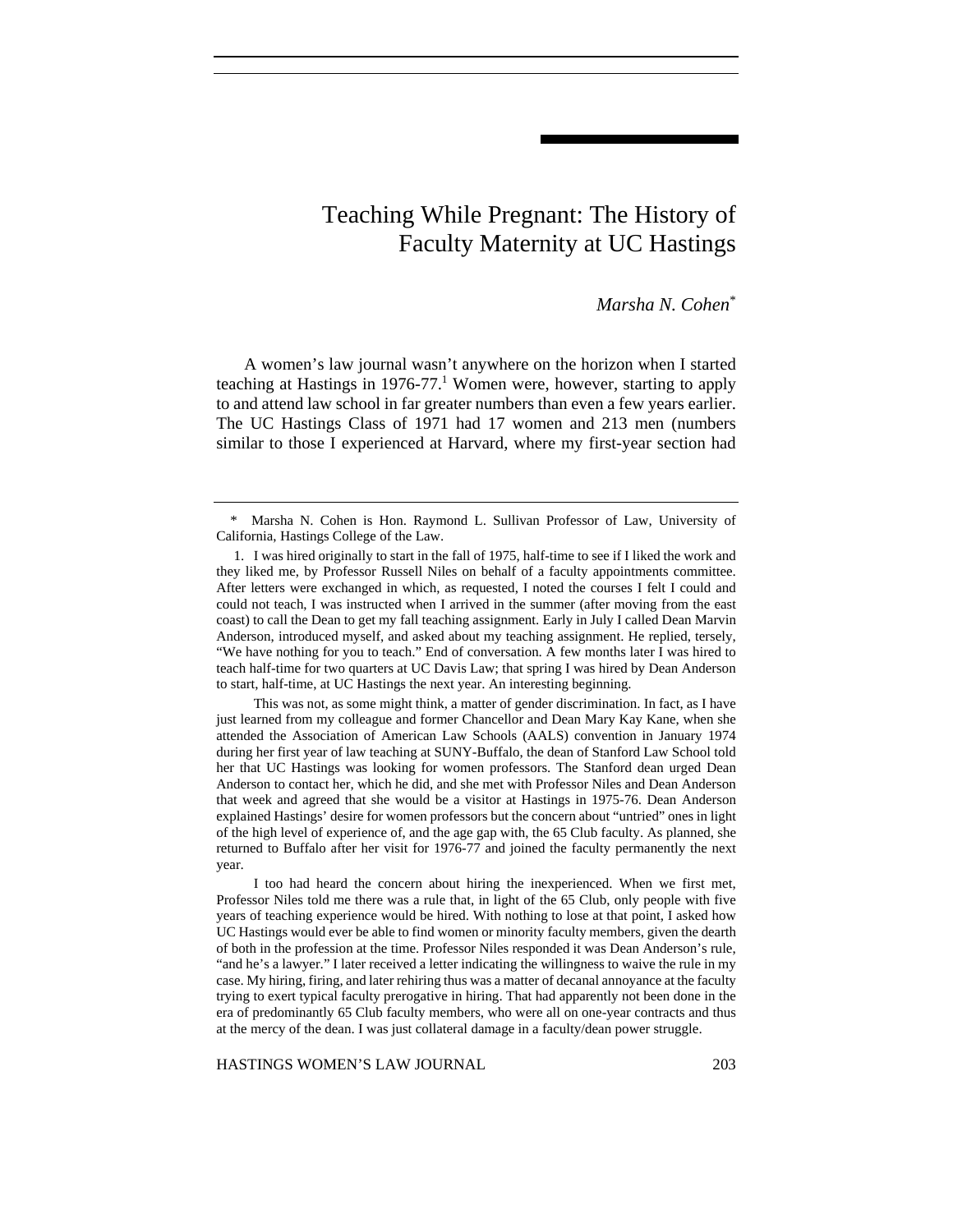121 men and 11 women).<sup>2</sup> By the Class of 1977, those numbers were 114 women to 354 men,<sup>3</sup> and by the Class of 1989, when the *Hastings Women's* Law Journal was born, 207 women to 236 men.<sup>4</sup> In contrast, the Class of 2019 enrollment was  $211$  women and  $135$  men.<sup>5</sup> In those earlier years there were lots of "returning" women, returning after working or raising children to a profession that now seemed open to us as never before.

I don't recall any of my colleagues—who at the time, virtually all were male—making me feel uncomfortable in any way. As I regularly joked to my friends, with most colleagues old enough to be my grandfather, there wasn't a lot of social interaction beyond a regular morning coffee time in the faculty lounge. As that year went on it became increasingly obvious that I was *teaching while pregnant*. This was apparently a first for a regular faculty member, though someone told me there had at least once been a pregnant adjunct. I wondered what the reaction by male faculty would be. And wondered some more. And then more. You could not, by the middle of spring semester, miss this fact from my appearance.

One day, over ten o'clock coffee, Professor Ray Forrester said he'd taught a case that day which he thought would be of great interest to me. What case? It was *Cleveland Board of Education v. LaFleur,* which also resolved a suit by Susan Cohen against the School Board of Chesterfield County, Virginia.<sup>6</sup> It was not the plaintiff's name that Professor Forrester thought would be of interest, but the fact that the Court found the school boards in violation of due process for setting arbitrary cutoff dates in their maternity leave policies that conclusively presumed that all pregnant women were unfit to teach past a set point in their pregnancies.<sup>7</sup> It also held that arbitrarily limiting teachers' rights to return to the classroom after bearing children had the same constitutional flaw.8 Yes, I was interested, also that in this way Professor Forrester was acknowledging my changing shape, apparently too uncomfortable to be more straightforward.<sup>9</sup>

<sup>2</sup>*. See University of California Hastings College of the Law: 1971 Graduates.* PLACEMENT DIG. OF 1971 (UC Hastings C. of the L.), 1971 at 6, 6-44.

<sup>3</sup>*. See Presenting the Graduates of 1977*, BLIND AMBITION '77 – A Y.B. (UC Hastings C. of the L.), 1977 at 37, 37-51.

<sup>4</sup>*. See* HASTINGS C. OF THE L. CLASS OF 1989 (UC Hastings C. of the L.), 1989 at 1, 1-12.

 <sup>5.</sup> From 2008 through 2018, 2,128 women and 1,898 men have graduated from Hastings (while some students on campus are nonbinary all of the enrolled students for these years chose the male or female designation). The Class of 2019 enrolled the highest percentage of women in this range of years. Email from the Records Dep't of Univ. of Cal. Hastings College of the Law, to Cynthia Haueter, Staff Editor of *Hastings Women's Law Journal* (April 5, 2019, 11:44 AM) (on file with *Hastings Women's Law Journal*).

 <sup>6.</sup> *Cleveland Bd. of Educ. v. LaFleur,* 414 U.S. 632 (1974).

<sup>7</sup>*. Id.* 651.

<sup>8</sup>*. Id.*

 <sup>9.</sup> My husband and I greatly enjoyed our friendship with Professor Forrester and his wife Celine through our time together at Hastings. Mrs. Forrester was surely among the faculty wives (most themselves grandmothers) amazed to watch my husband take care of our five-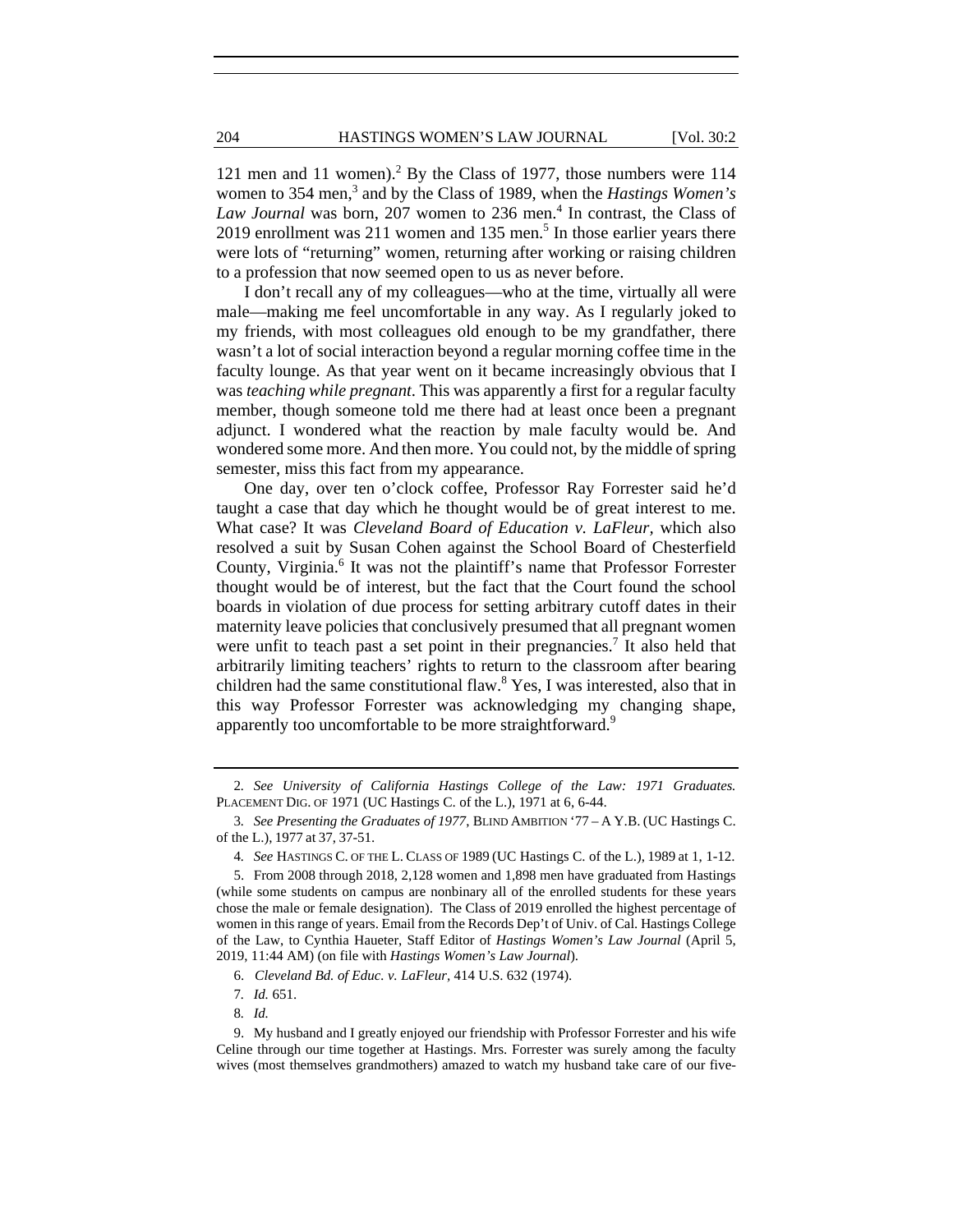One faculty member, however, was straightforward. That was Professor George S. Prugh, Jr., our alumnus, who retired after serving as Judge Advocate General of the Army and then taught and served as Hastings general counsel from 1975 to 1982. He had long known my father-in-law (also named George) and knew our relationship. Noting my pregnancy one day he immediately said, excitedly, "Will this be George's first grandchild?"

Otherwise male silence continued, classes ended, and my baby was due in early July. One afternoon in late June, I drove into the garage of the 198 McAllister school building to deliver my box of graded bluebooks and grade sheet to the Records Office. Walking out, I bumped into Professor Leo Kanowitz. Professor Kanowitz, not a 65 Club member,<sup>10</sup> wrote one of the first books about sex discrimination and the law, which I had read early in my own law school years. I found it empowering that someone was taking these issues seriously.<sup>11</sup> Professor Kanowitz taught a women and the law course for a number of years.<sup>12</sup> I greeted him, and he returned my greeting, asking, "What are you doing this summer?" "*I'm having a baby this summer*," I answered (surely with a tone of "*obviously*" in my voice). "No," he replied, "I mean professionally."

In truth I had a new course to prepare for the fall, when I would first be teaching full-time five weeks after the birth of my son; I had recently been appointed to the California State Board of Pharmacy; and had just completed service on a federal investigatory advisory committee that had been running for two years and produced a mountain of reports. But obscuring everything else atop my to-do list at that time was the impending new role of parent.<sup>13</sup> That was unrecognized, it appeared, even by a colleague who taught and

week-old during the 1977 faculty retreat (held out-of-town, the weekend before classes began). All three of us went to that: it was way too early to leave a nursing infant at home. When the sleeping infant at the side of the room where dinner was held suddenly awoke with a loud cry—during particularly droning faculty comments praising the dean—it did cause several colleagues, at the end of the dinner, to comment on my son's obvious intelligence.

<sup>10</sup>*. Our Story, 65 Club*, UC HASTINGS, COLLEGE OF THE LAW (last visited Apr. 17, 2019), https://www.uchastings.edu/our-story/ [https://perma.cc/P7N9-4ERB] ("Founded in 1940, the Sixty Five Club pulled from a group of brilliant minds involuntarily retired at 65 to provide Hastings with one of the most distinguished faculties of any American law school."); *see also supra* note 1 (which also references the 65 Club).

 <sup>11.</sup> The book was Leo Kanowitz, WOMEN AND THE LAW: THE UNFINISHED REVOLUTION (University of New Mexico Press, 1969). For more about Professor Kanowitz, see his *San Francisco Chronicle* obituary: Bob Egelko, *Leo Kanowitz, Early Proponent of Women's Rights, Dies at 81*, S.F. CHRON. (Aug. 24, 2007), https://www.sfgate.com/bayare a/article/ Leo-Kanowitz-early-proponent-of-women-s-rights-2508390.php [https://perma.cc/EV3B-WECP].

 <sup>12.</sup> I do not know when he no longer taught that course at UC Hastings, but my recollection, confirmed by Dean Kane, is that there arose agitation for a woman to teach it instead.

 <sup>13.</sup> There has been considerable scholarship since those years about work and caring for family, traditionally the woman's role, as well as some policy progress. *See, e.g.,* Joan C. Williams and Nancy Segal, *Beyond the Maternal Wall: Relief for Family Caregivers Who Are Discriminated Against on the Job*, 26 HARV. WOMEN'S L.J. 77 (2003).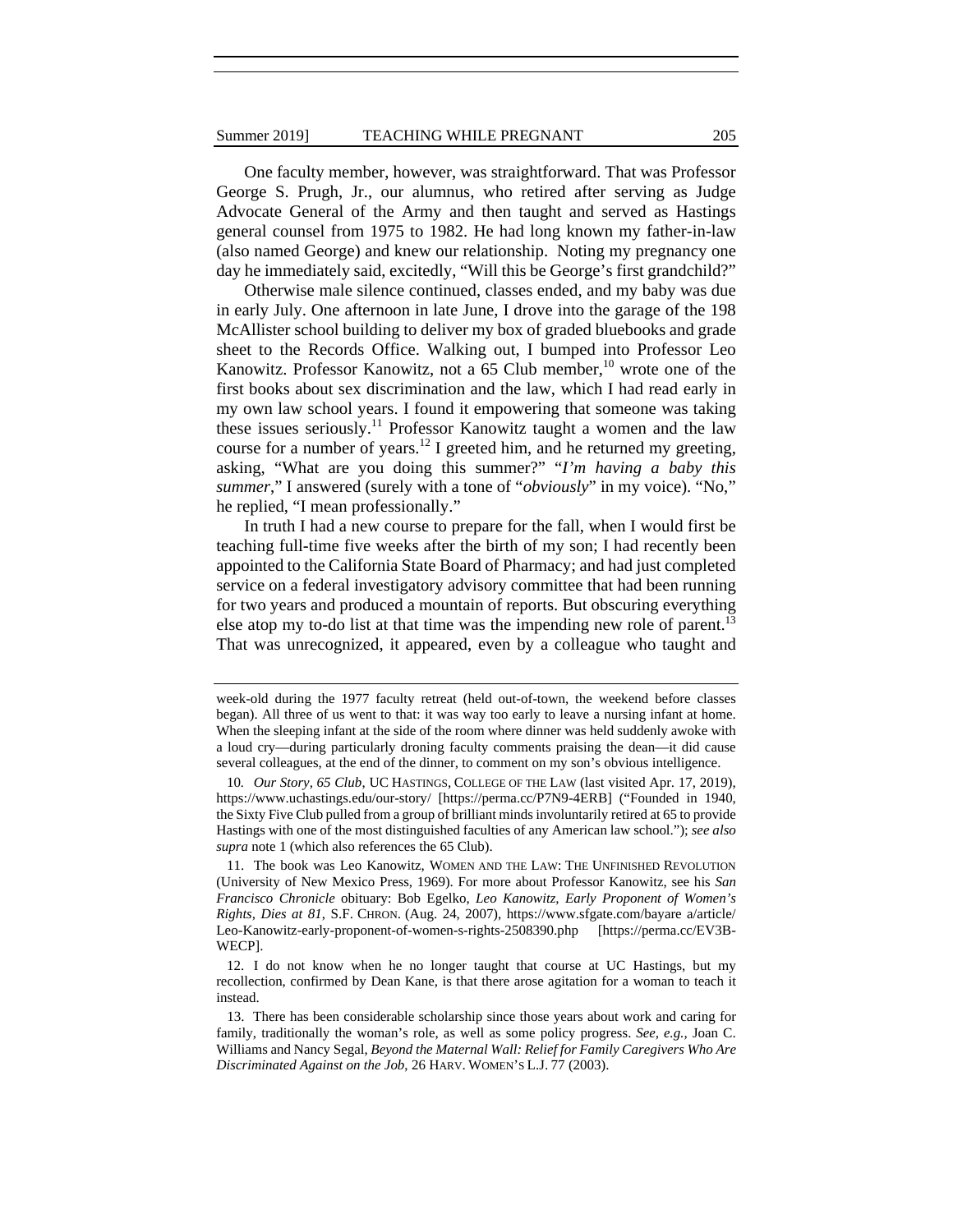wrote on women's issues and was himself a parent.

I suspect the average reader right about now is wondering about maternity leave. Maternity *what*? There was no notion of maternity leave at Hastings then—nor when I was the second faculty member to teach while pregnant, three and a half years later. That second child was due in late December—and yes, the timing was not accidental. I was allowed to arrange to teach three of my four class sections in the fall semester so that I would have only one class in the spring (along with my infant and toddler, and about a year before I was up for tenure). Concerned that I could deliver early, or experience pregnancy complications that might interfere with teaching at some point, I set up the syllabus of my two fall-semester 2-unit community property sections to include two Saturday morning two-hour classes. I would record them for those whose family or other responsibilities prevented their attendance; I would also bring snacks. If I never had to miss a class during the semester (which is what happened), the course would end two weeks early, leaving the students extra time before paper deadlines and exam week. This seemed a mutual benefit of the students and me. I was obviously pregnant when these classes began, and explained this schedule hedged against class cancellations and makeups that could be inconvenient for them. There still was some grumbling by (male) students, although to their credit apparently no one complained to the administration (or I didn't hear about it). My son waited until the first week of January to be born, so he was rather tiny when my second semester class began.

There were some additional women faculty hired in those early years; two came and left before reaching the point of tenure consideration.<sup>14</sup> Mary Kay Kane, later the Academic Dean and then Chancellor & Dean, was, as noted in footnote 1, a visiting faculty member in 1975-76, and returned in 1977-78.15 Vivian Wilson, for whom the law was a second career, was a Hastings alumna who was hired to be an assistant dean for student affairs, then transitioned into teaching; she was at Hastings before both Mary Kay Kane and me.16 Six women were hired between 1980 and 1984, four of whom remained long-term members of the faculty, among them Kelly Weisberg, hired in  $1982<sup>17</sup>$  It is more than slightly ironic that Professor Weisberg, who teaches family law and children and the law, has the most dramatic maternity leave tale to tell.<sup>18</sup>

Professor Weisberg had her first child in March 1986. She requested that Hastings follow the newly adopted maternity leave policy of the University

 <sup>14.</sup> Herma Hill Kay, *Brigitte M. Bodenheimer Memorial Lecture on the Family: UC's Women Law Faculty*, 36 U.C. DAVIS L. REV. 331, 344 (2003).

<sup>15</sup>*. Mary Kay Kane*, UC HASTINGS COLLEGE OF THE LAW (last visited Apr. 3, 2019), https://www.uchastings.edu/people/mary-kay-kane/ [https://perma.cc/EW76-UUC5].

 <sup>16.</sup> Hill Kay, *supra* note 14.

 <sup>17.</sup> *Id.* at note 191.

 <sup>18.</sup> Professor Weisberg's recollections of these events were recently recounted to the author.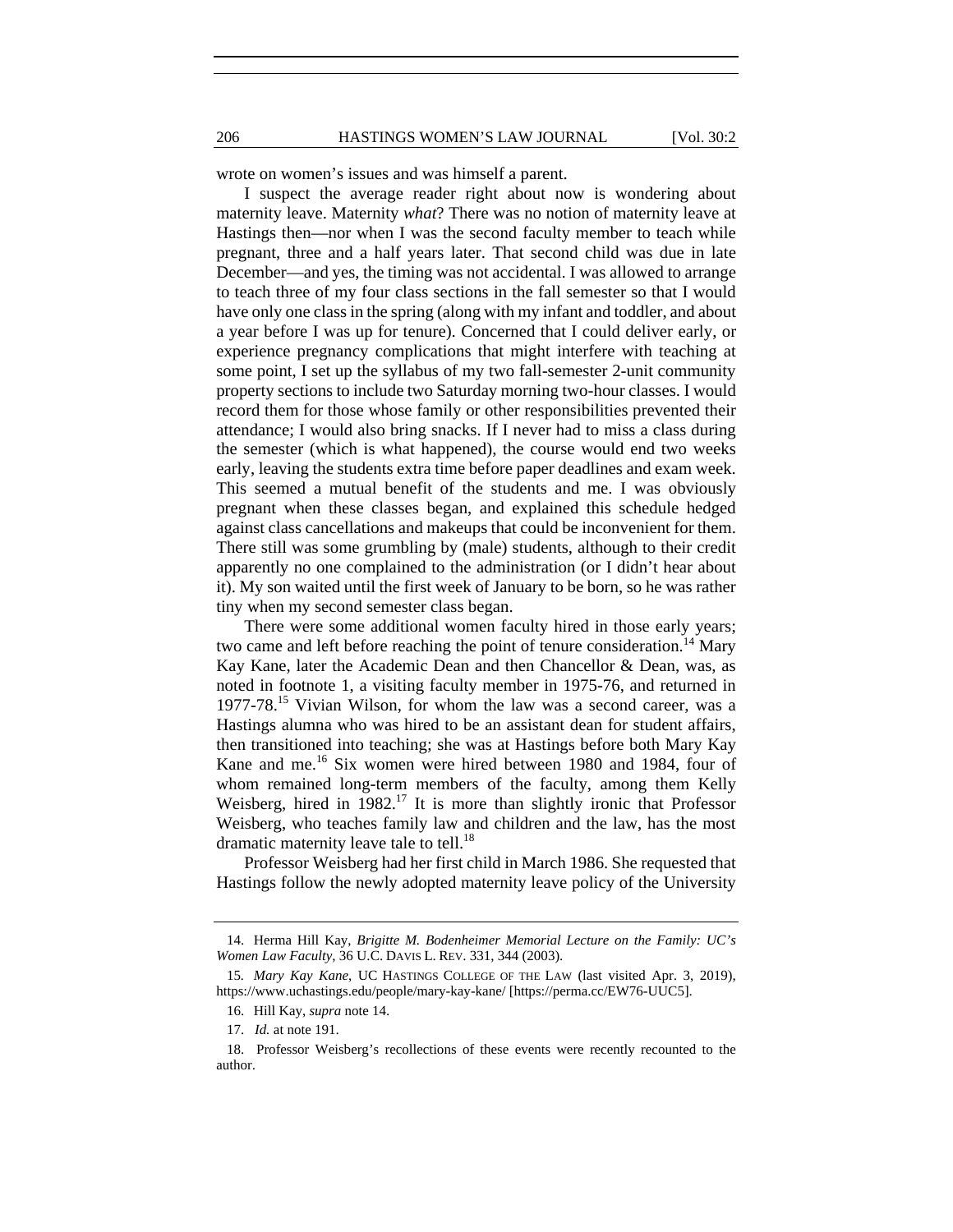of California, and Dean Burt Prunty did so. That was the first maternity leave granted at UC Hastings. My family joke is that I had to have a third child (in August 1986) in order to enjoy (at last) a maternity leave that fall.

Pregnant with her second child due at the end of spring semester 1989, Professor Weisberg requested maternity leave for fall 1989, citing the UC Academic Personnel Manual that provided for one semester of paid leave to those with "substantial responsibility for the care" of newborns (or a child under five placed for adoption or foster care).<sup>19</sup> But the leave was denied; instead she was offered a leave during the spring 1989 semester, before the anticipated birth of the baby, with the explanation that a spring leave would be less disruptive for students. But she didn't need a leave during her pregnancy; after the birth, however, she needed the leave to continue to nurse and bond with the baby once the summer was over. The latter was of particular concern because she lived at a great distance (an hour and a half commute) from Hastings in Santa Cruz, where her husband was a member of the UCSC faculty.

Professor Weisberg considered this decision to be pregnancy discrimination like that involved in the *Cleveland Board of Education* case that Professor Forrester had used as his sideways means of acknowledging my pregnancy some years before. Hastings had cited an administrative convenience reason for wanting her to take the leave during rather than after her pregnancy. Was this based on stereotypes about the unfitness of pregnant women, even after several campus pregnancies—two of them mine—that involved no inconvenience at all? She refused that offer and appealed the denial of her request for a fall 1989 semester leave. During a meeting with the Dean (not the same dean who had granted her earlier leave), she explained the basis for her appeal. He berated her, saying he "seriously questioned her commitment to law teaching" (note that Professor Weisberg had already achieved tenure), and thereafter affirmed the denial of the leave. At the same time the Academic Dean had hired an adjunct faculty member to teach Professor Weisberg's spring courses—which she had every intention of teaching. Would she have to seek an injunction, she wondered, to prevent being replaced without her consent? $2^{20}$ 

 <sup>19.</sup> At the time Hastings maintained that it followed the UC Academic Personnel Manual regarding faculty benefits. Parental leave involves "active service—modified duties"; the faculty member is not assigned any classes to teach but is expected to do the other duties of a member of the faculty.

 <sup>20.</sup> Professor David Levine, who was familiar with the dispute at the time, believes now that the Dean based his decision then on an opinion from the UC Hastings general counsel, Angele Khachadour. Levine recalls that, in consultation with UC's Office of General Counsel, Khachadour had concluded that in Professor Weisberg's circumstances (a spring semester birth), the Dean had no power to grant a fall semester leave under the UC policy. Part of the concern was unfairness to staff to whom a similar, but less generous, policy applied: unlike UC faculty members, they could not tack their 16-week maternity leaves onto a three-plus month summer break.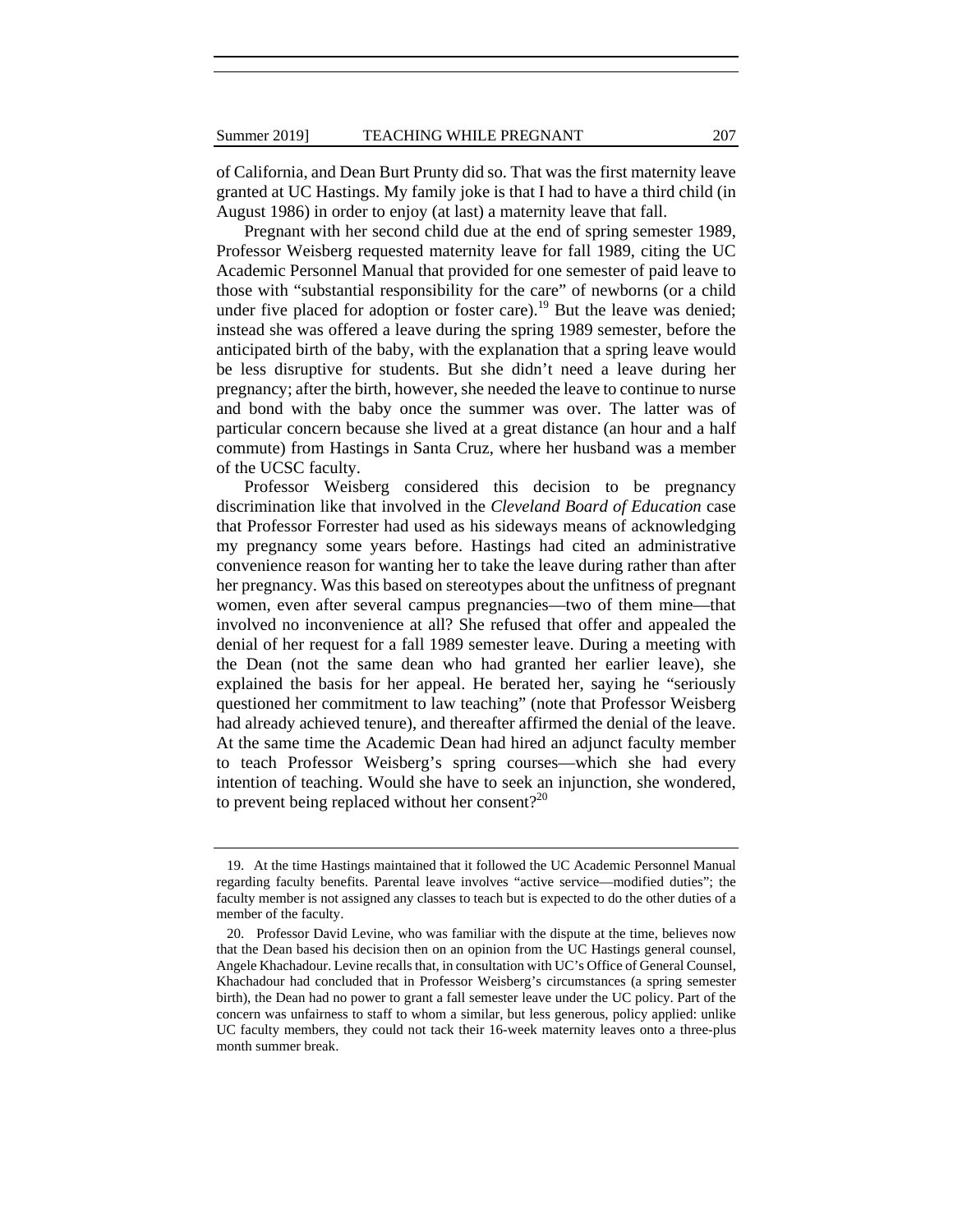208 **HASTINGS WOMEN'S LAW JOURNAL** [Vol. 30:2

 Professor Weisberg filed a pregnancy discrimination complaint against UC Hastings with the California Department of Fair Employment and Housing, which found in her favor. The Dean nevertheless still refused the maternity leave request for fall 1989. She then tried to file the first-ever grievance against the Hastings administration, but was denied the right to file it. She then took her grievance to the Association of American Law Schools (AALS), protesting the denial of her right to have the grievance hearing. Only after AALS found her rights had been violated did Hastings grant her the grievance hearing.

This process had taken so long that Professor Weisberg could not attend the faculty grievance committee hearing on May 5, 1989, as she gave birth that very day. By a 3-2 decision, the committee decided that the Dean was not required under the UC policy to grant the fall 1989 leave (two believed she had an entitlement to it).<sup>21</sup> But it concluded unanimously that the Dean should have exercised his discretion to do so given the circumstances.<sup>22</sup> The Dean nevertheless still refused to grant the fall leave, and the matter dragged on.23 However, after the *San Jose Mercury News*  published a story about the grievance committee's decision—headlined "Law School Takes Leave of Its Senses"—and other media picked it up,  $24$ two female state legislators intervened. One of the two legislators, Jackie Speier (UC Hastings '76), now a member of the U.S. House of Representatives, was then a member of the California State Assembly, and invited the Dean to appear before the Assembly budget committee to talk about this issue. At that point the Dean relented, but called the fall leave a "research leave" rather than a maternity or parental leave.<sup>25</sup>

Shortly thereafter Professor David Jung requested parental leave following the birth of his baby and, based on the Weisberg precedent, it was granted.<sup>26</sup> As a result, parental leaves of one semester became the norm.

It's now four decades since my experience of pregnancy invisibility, and three decades since Professor Weisberg had to engage counsel to get the maternity leave she sought. The numerous women on the UC Hastings faculty have had maternity leaves in the ensuing years; if there were any

 <sup>21.</sup> Christina A. Dalton, *Weisberg Controversy Settled*, HASTINGS LAW NEWS, Aug. 31, 1989, at 2.

<sup>22</sup>*. Id.*

<sup>23</sup>*. Id.*

 <sup>24.</sup> Jim Trotter, *Law School Takes Leave of Its Senses,* SAN JOSE MERCURY NEWS, Aug. 4, 1989;*see also* Jack Viets, *Hastings College: Professor Denied Maternity Leave*, S.F.CHRON., Aug. 5, 1989, at A7.

 <sup>25.</sup> He agreed that legal fees expended to demand the grievance hearing that had been initially denied would be covered by Hastings, but not all the legal fees expended on this matter. Also, Professor Weisberg wasn't given sabbatical credit for that semester. I don't recall getting sabbatical credit for my 1986 maternity leave, but that was not a significant concern at the time.

<sup>26</sup>*. Another Faculty Member Assigned Similar Leave*, HASTINGS LAW NEWS, Aug. 31, 1989, at 11.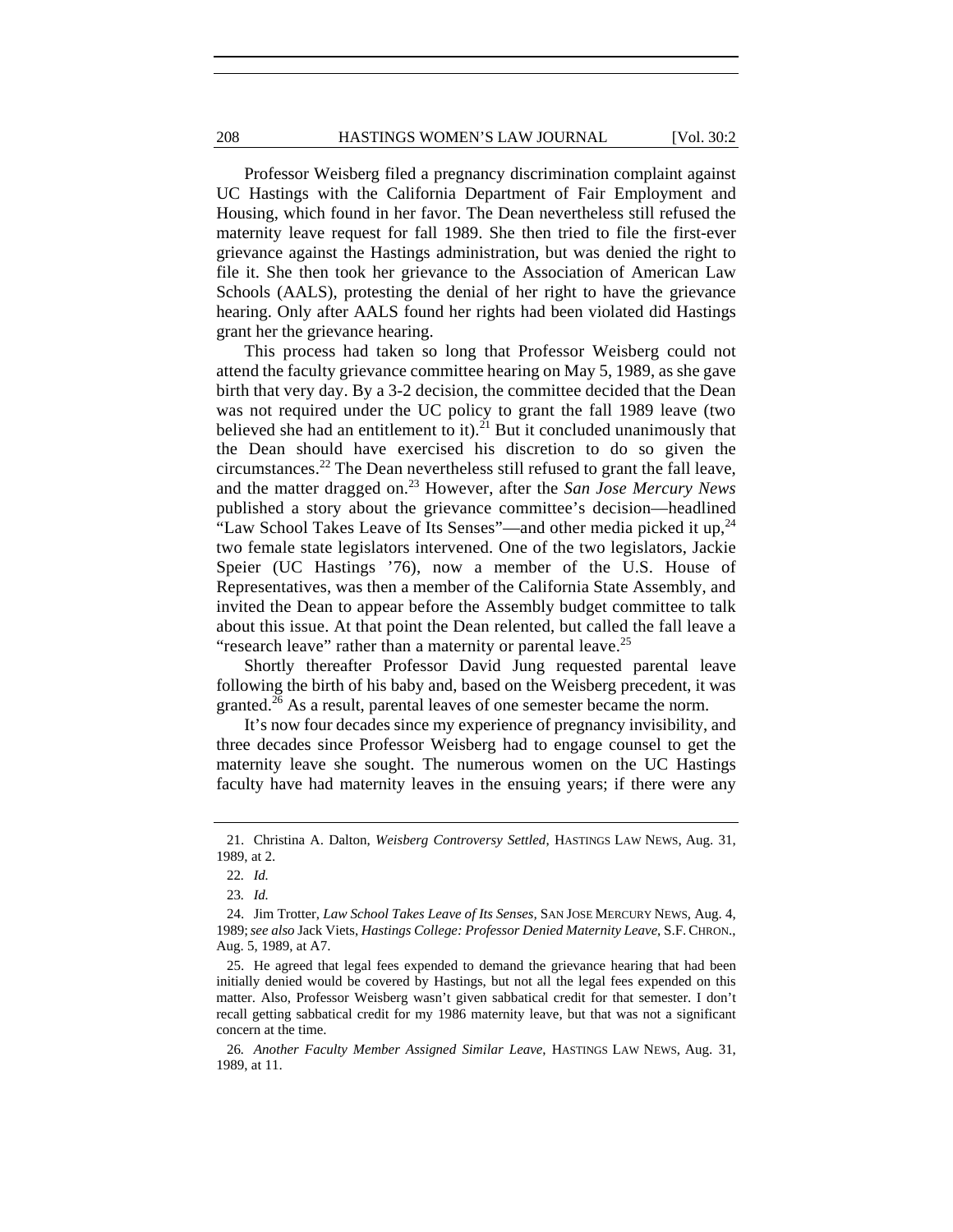disputes, they have not been public. But childbearing poses additional hurdles, particularly to women, who still bear the primary burdens of childcare.<sup>27</sup> I remembered my own struggle to find stretches of uninterrupted time beyond class preparation and the like to do research and writing, with the tenure clock running. So when I was elected to the Faculty Executive Committee I suggested provision be made for part-time teaching, to free time for research and writing, with part-time years aggregated to count toward tenure years. That suggestion got precisely nowhere, and never again would I be elected to that committee.<sup>28</sup>

And what about pregnant students, and those with small children? I was periodically consulted by students in those early years asking when during law school or early in their career would be the best time to have a child. I didn't, however, hear very much about issues confronting pregnant students at UC Hastings: Perhaps readers of these reminiscences could follow with their own? Once I heard that a student whose baby was due during final exam period was assured that if she missed her final exam because she was delivering her baby she could take the exam the next day. Or the day after that. So much for understanding.

Where are we now? Among the faculty, which is of course dramatically more youthful than in those earlier years, the joys and occasional sadness of pregnancy and childbirth are broadly celebrated and mourned. It is, I think, fair to say that the administration is supportive of faculty dealing with parenting issues, although Hastings has not adopted the more generous maternity leave policy that is in the current University of California Academic Personnel Manual.<sup>29</sup> Benefits, of course, are not without costs, so choices have to be made. I would have been extremely grateful to have one semester without classes when I had my first two children, as I had when I had my third. At a recent faculty meeting it was announced that, during the 2019-2020 academic year, there would be a trial program offering financial assistance for dependent care during professional travel in recognition of the extra costs involved when a faculty member either must take along a dependent (and perhaps a caregiver) or have extra childcare at home in order to speak at a conference or attend an educational workshop. The situation is much better than it was but nevertheless far from perfect—and women in many other employment situations would regard faculty benefits as an amazing luxury. Perhaps someday children—everyone's children—will be recognized as a social

 <sup>27.</sup> These hurdles play out in many ways, as Professor Weisberg and others have demonstrated. *See, e.g,* Kelly Weisberg, *Professional Women and the Professionalization of Motherhood: Marcia Clark's Double Bind,* 6 HASTINGS WOMEN'S L.J. 295(1995).

 <sup>28.</sup> For some time now there have been pre-tenure research leaves and reduced course loads in advance of the tenure deadline, not connected with parenting concerns.

 <sup>29.</sup> U.C. OFF. OF THE PRESIDENT, ACAD. PERSONNEL MANUAL, 760-28 (2018) provides for two semesters of parental leave ("active service—modified duties") for both male and female UC faculty members responsible for fifty percent or more of the care of a newborn or child under five newly placed for adoption or foster care.